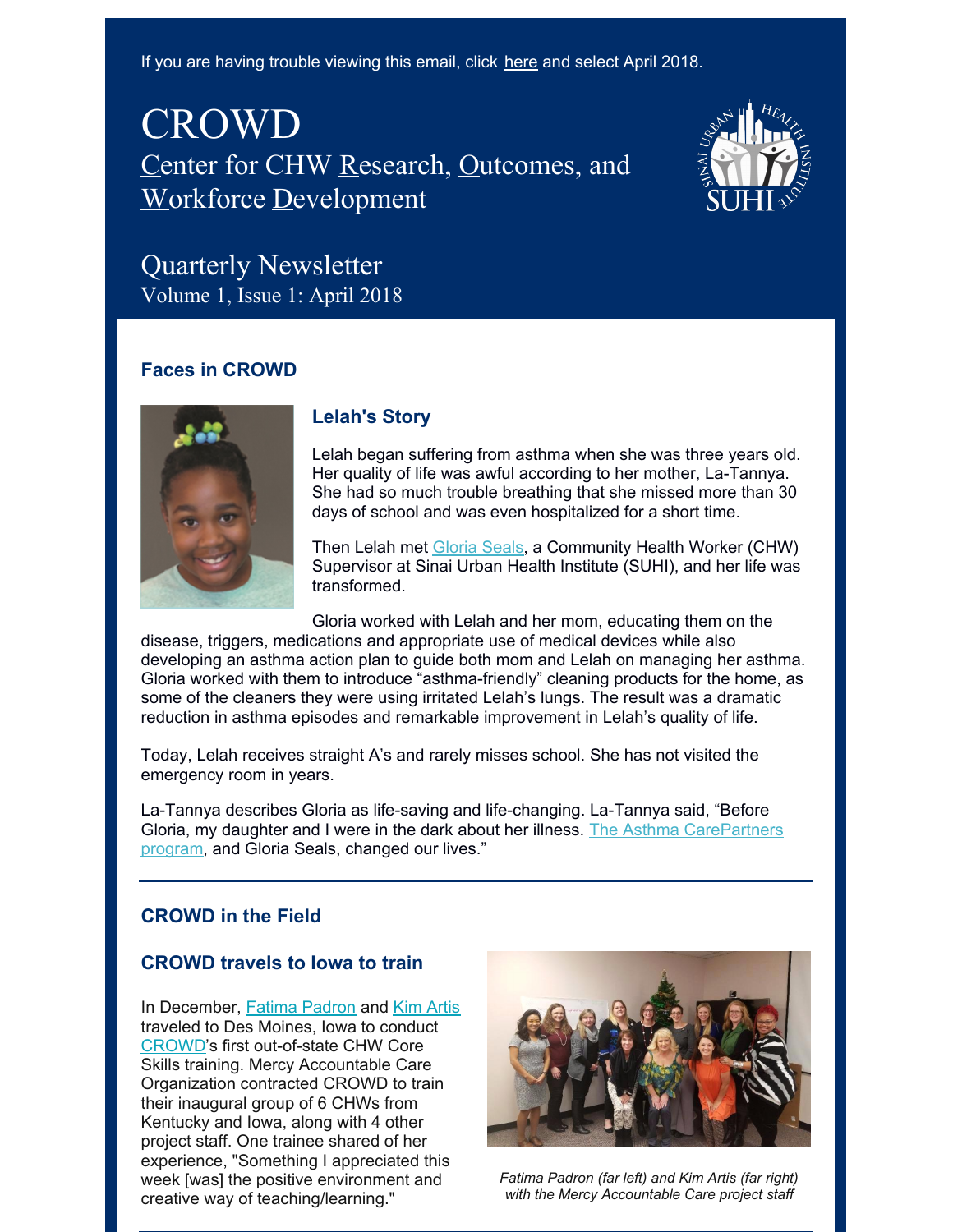#### **What is CROWD**

CROWD is part of Sinai Urban Health Institute (SUHI) and Sinai Health System. SUHI works in partnership with community members and organizations to document disparities and improve health and wellness in vulnerable neighborhoods. SUHI conducts health disparities research, develops innovative community health interventions, delivers (via CROWD) community health worker (CHW) training and consultation, and provides a broad scope of evaluation services.

CROWD grew from SUHI's vast leadership implementing and evaluating CHW interventions, and in the hiring, training and deployment of CHWs. Through CROWD, SUHI supports health plans, health systems, organizations, and research studies in hiring, training, supervising and evaluating CHWs.

## **Why CHWs**

Research has proven the effectiveness of CHWs in improving outcomes, increasing client engagement and satisfaction, and reducing costs. CHWs share a strong connection to the community they serve and are able to quickly establish trust and identify and address barriers to disease prevention and management. CHWs increase knowledge and selfsufficiency through outreach, navigation, education, counseling, social support, and advocacy.

## **How can CROWD help?**

SUHI has utilized CHWs to address health disparities since its inception in 2000 and is a nationally recognized expert in designing CHW interventions and programs. CROWD offers a number of services to help organizations develop and implement CHW solutions:

#### **Hiring**

Help identify, recruit, and interview qualified CHW candidates

#### **Training**

Variety of training opportunities including core skills and diseasespecific trainings

#### **Consulting**

Support for integration of CHWs into organizations and their systems, including guidance on implementation, supervisor support, and intervention fidelity

#### **Evaluation**

Program level (e.g., research design, formative and summative evaluation, logic models, and process mapping) and system level (e.g., identifying strengths and areas for improvement)

#### **Direct Service**

Management of CHWs for organizations that prefer to leverage SUHI's expertise to oversee CHWs and their program's respective policies and processes

## **Client Testimonials**

*"Our collaboration with SUHI in developing and implementing our CHW program has been a powerful partnership. The depth of experience SUHI brought enabled us to identify perfect candidates, deploy their skills to achieve measurable impact, and develop our own internal expertise to expand the program."*

-Dr. Carrie Nelson, Senior Medical Director, Advocate Physician Partners

*"SUHI's Asthma CarePartners program was truly life-changing for our members and their families. The collaboration between our care coordinators and the SUHI community health workers has helped our members better understand their disease... these efforts have helped improve their quality of life, allowing them to become active participants in their*